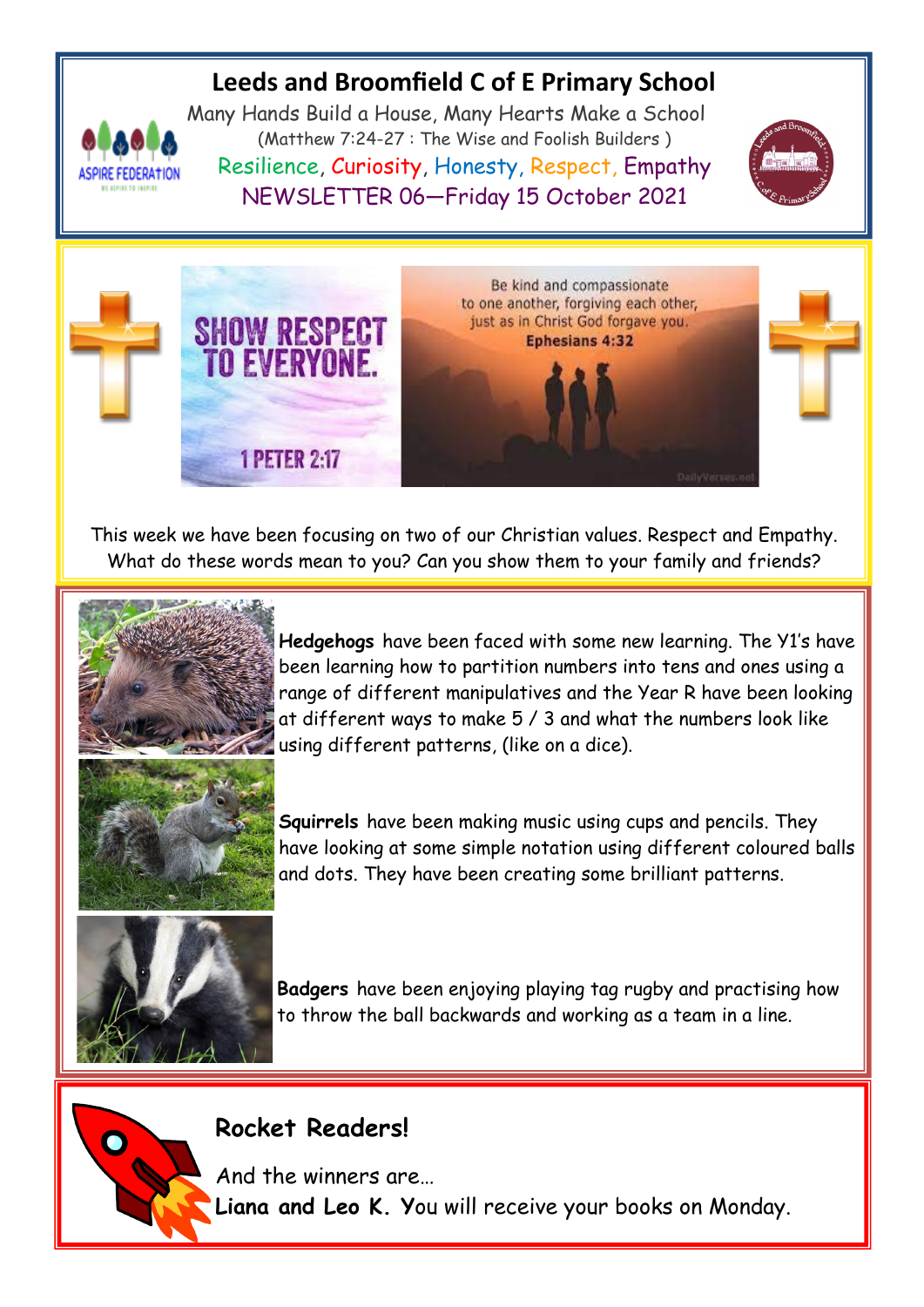# **PROUD awards**

After speaking to pupils and staff we wanted to build children's self esteem and confidence in themselves. Each pupil needs to work to get a badge for each letter of the word **PROUD.** 

- P Pleasure in work
- R Respect in work
- O Organised in work
- U Unique in work
- D Distinction



Each class has a different colour badge to collect. The children can put these on their bags or on their school jumpers.

**This week's PROUD winners are Lulu XXX. A massive well done!**





No ear-rings for PE. No cough sweets in school please always speak to the office.

**Reminders:**

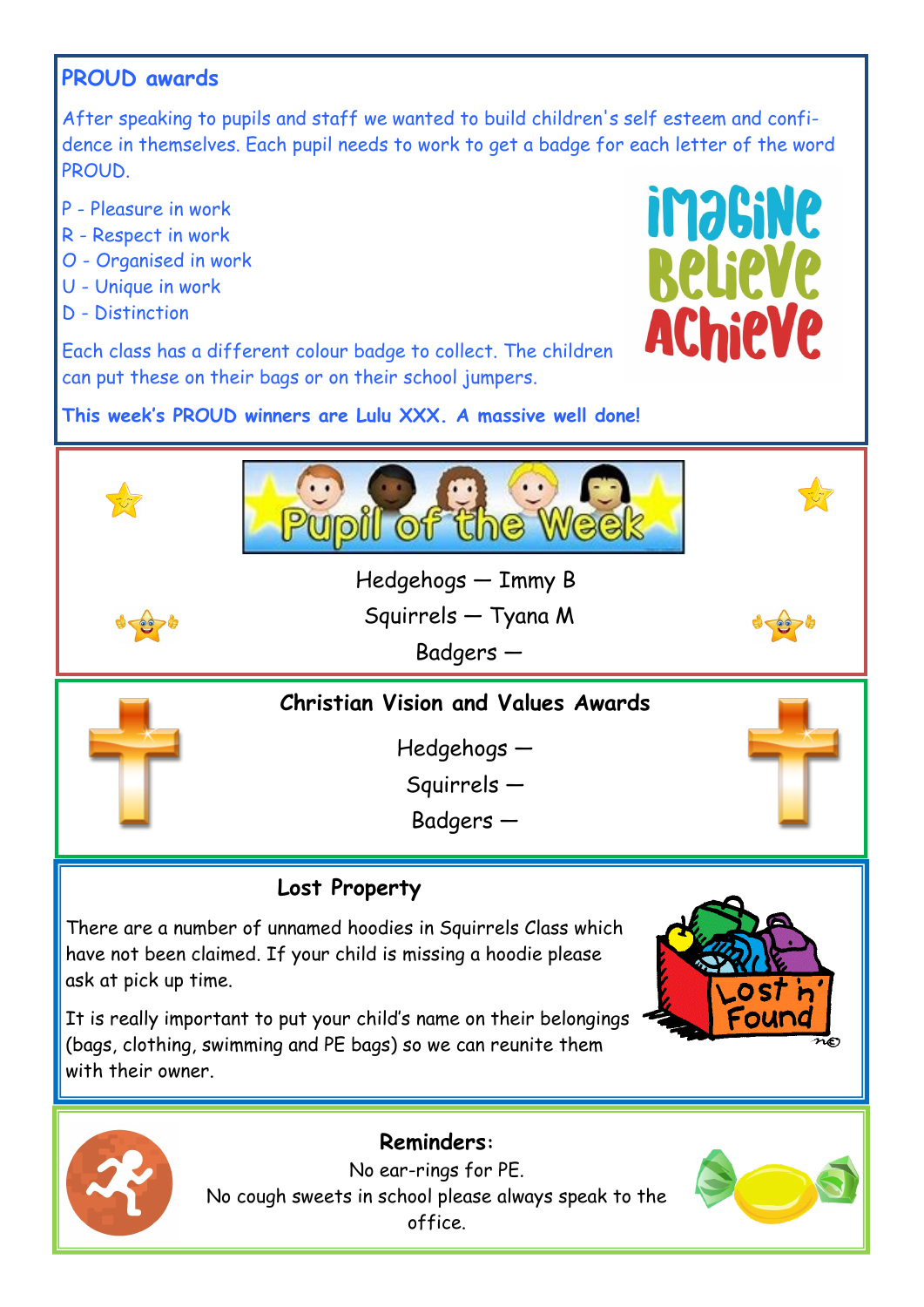

#### **Attendance**

We all know how important it is for children to come to school, especially after the last few years we have had. We are working very hard to engage children in exciting learning and begin to

bridge some of those gaps due to lost learning through Covid. Please continue to try to get your child/ren to school every day. We are very aware of some very horrible sickness bugs and colds that are going round. Keep open communication with us at the school and if you do need any support please do get in touch.

We are a Kent County Council school and follow their attendance policy. Term time holidays will not be authorised and a penalty notice will be issued. We complete attendance runs every three weeks and track all children very closely.

#### **Donations Please!**

If anyone has any outdoor resources such as drain pipes / real bricks / sticks for building / materials etc we would love them!





## **Coming soon….**

We are excited to let you know that Mr Bale will be our new road crossing patrol person starting in November for the morning drop off. We are still looking for someone for the afternoon shift and if you would like any further information please contact: David Weller - Safer Mobility Officer Tel: 03000 419658 E-mail: scp@kent.gov.uk

## **Café in the porch is back!**

**Thursdays 2-4pm**

Leeds Church

**Also!** On the first Sunday of each month, there will be **Café Church** from 9.15am



with refreshments and then a family friendly service at 9.30/45 ish



Morrisons is giving away FREE gardening equipment to schools! With a MyMorrisons account, collect Grow Tokens when you shop online or in store and donate them to our school. For more information visit itsgoodtogrow.co.uk. its-

goodtogrow #makegoodthingshappenmorrisons